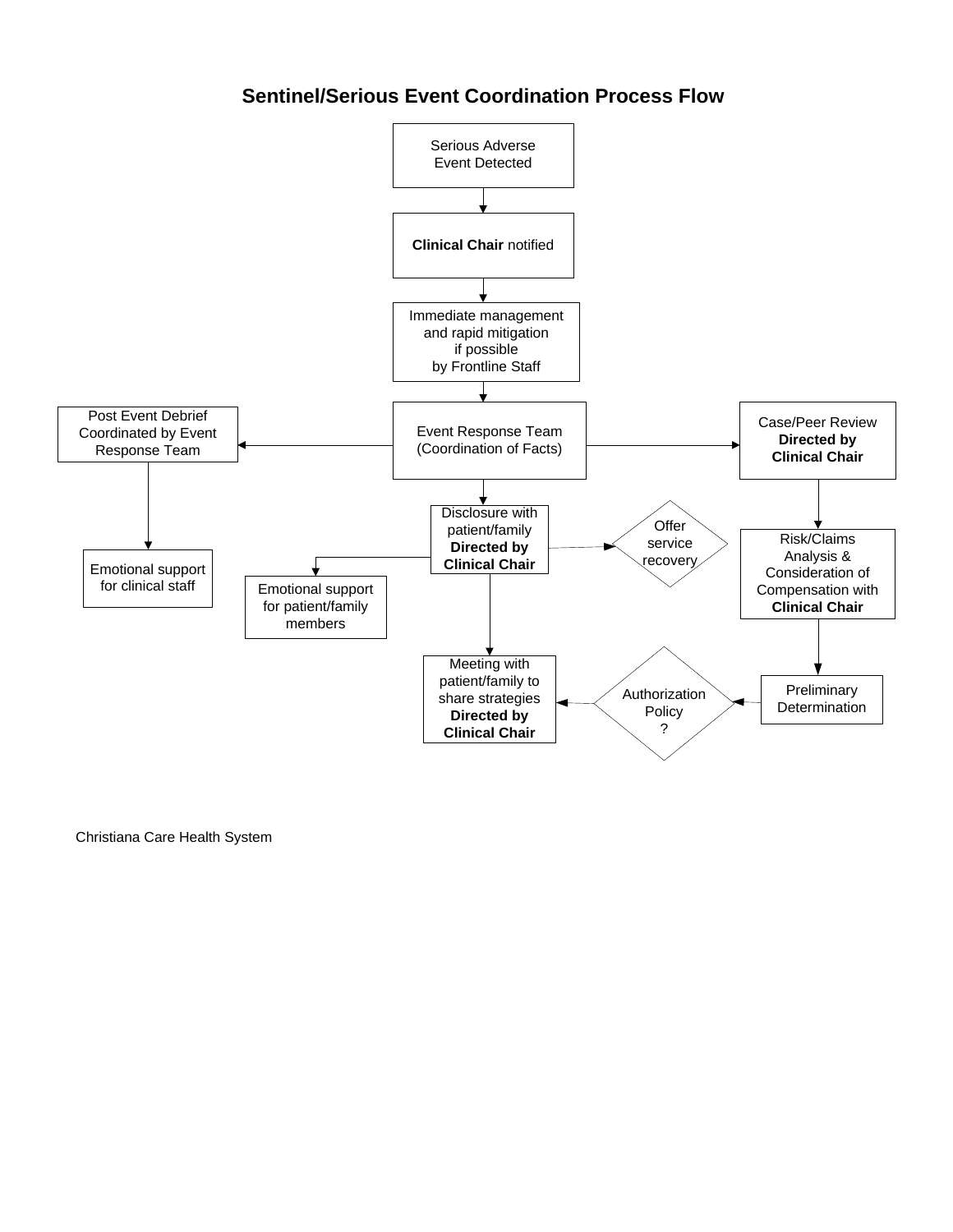# **Coordination of Sentinel or Serious Event Checklist**

#### *Immediate Management*

### **Frontline Staff & Manager Involved**

- $\Box$  Provide immediate intervention to patient to minimize harm
- $\square$  Secure equipment or medical devices, supplies agent and medications
- $\Box$  Notify Risk Management
- $\Box$  Notify attending physician
- $\square$  Complete SFLR on portal
- $\square$  Document facts in medical record
- $\Box$  Notify immediate supervisor/ manager, **Clinical Chair**, & Leadership hierarchy
- $\Box$  Notify Public safety, if non- patient
- $\Box$  Notify Event Response Team

### **Event Response Team (PI, Risk & Medical Director PI, Clinical Chair )**

- Verifies notification of **Clinical Chair**
- $\square$  Investigate, prepare timeline & Expedited Clinical Abstract (within 24hours) for review by **Clinical Chair** *(see Clinical Chair Review)*
- $\Box$  Identify patient/family spokesperson & determine if support is needed
- $\Box$  Identify if defusing or staff support needed
- $\square$  Evaluate if Debrief indicated
- $\square$  Involve Patient Relations as needed

### *Process*

**Event Response Team (PI, Risk & Medical Director PI, Chair )** 

- Hold *Initial Multidisciplinary Post Event Debrief*
- $\square$  Confirm status of disclosure by attending
- Provide **Clinical Chair** and Senior Leadership update
- $\square$  Review Expedited Clinical Abstract with **Clinical Chair/Desingee** and Executive Team

### **Disclosure and Ongoing Patient/Family Support**

## **Chair & Attending Physician**

 $\Box$  Support and provide ongoing Patient/ Family communication

# **Clinical Chair Review and Input**

- $\square$  Review facts and make recommendation for sentinel event
- Peer Review and M & M
- $\Box$  Ongoing Involvement and direction
- $\square$  Direct disclosure process
- $\square$  Direct Patient/Family Meetings
- $\Box$  Implement Authorization Policy

# *Responsibilities*  **Supervisor/Manager Follow-up**  $\Box$  What happened, need facts & early evaluation ?  $\Box$  Why did it happen?  $\Box$  How to prevent?

# **Executive Team\* &**

# **Clinical Chair (s)**

- $\Box$  Determine if event meets sentinel event event criteria within 5 business days
- $\square$  Evaluate need for Safety First Alert
- \* (Executive Team: James Newman MD, Kathleen McNicholas MD, Sharon Anderson RN, Michele Campbell RN, Susan Perna RN, & Clinical Chair)

# **Patient Safety Analysis &**

# **Clinical Chair (s)**

 $\square$  Perform Sentinel Event Root Cause Analysis (RCA), Intensive Review (IR) Departmental Review

# **Risk Analysis & Clinical Chair (s)**

 $\square$  Notify Insurance Carrier and implement Claims process, if deemed appropriate Collaborate with **Clinical Chair** as needed

Christiana Care Health System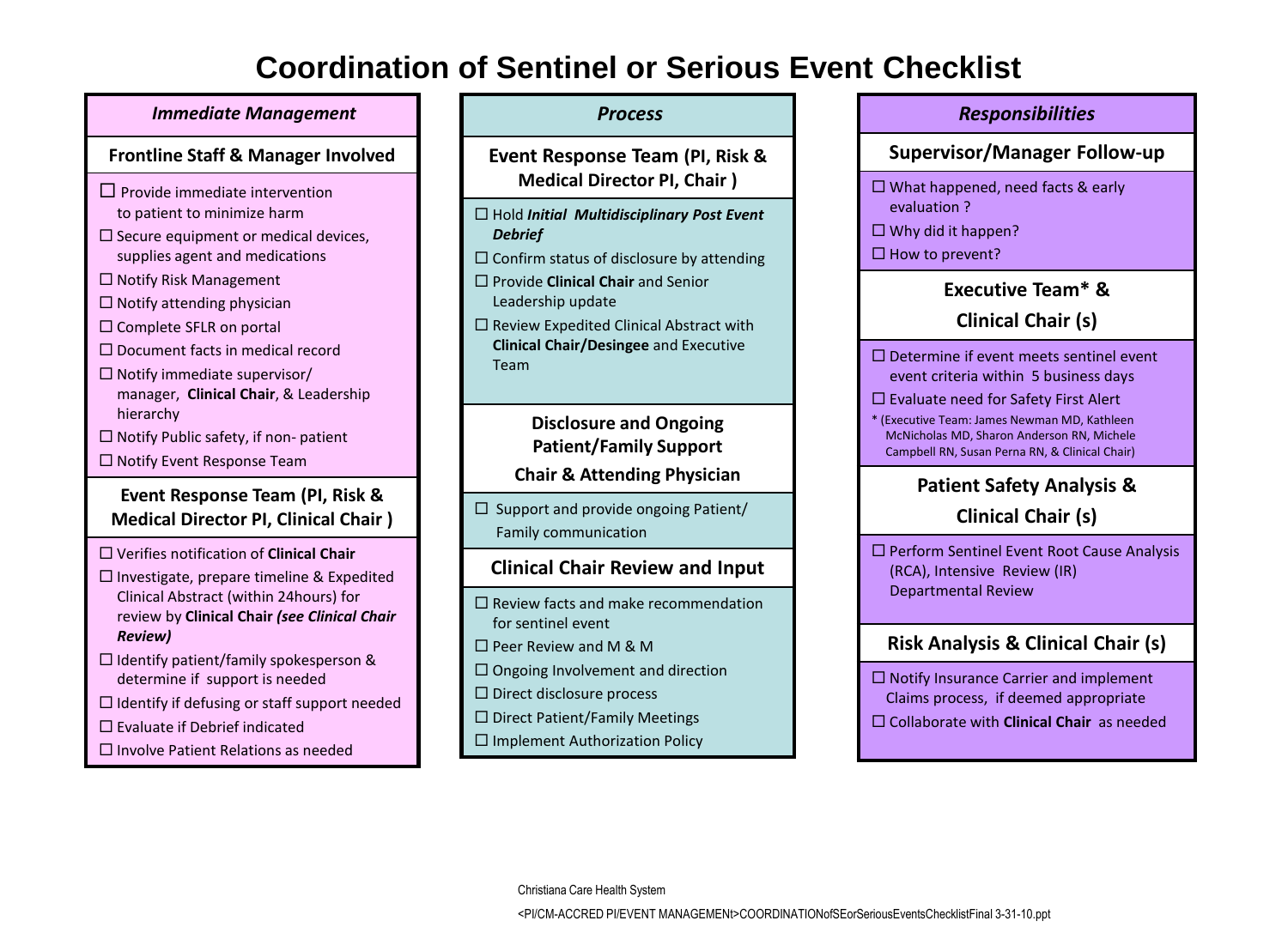# *Initial Multidisciplinary Post Event Debrief Process* **Guidelines (Working Document)**

**Purpose:** Initial discussion of what happened and debriefing of involved staff that allow staff to express themselves in a safe supportive and learning environment.

## **Recommended Criteria:**

- **Unexpected or totally unanticipated** complication, death or harm to a patient
- Staff request due to the potential emotional impact on the well being of our staff

### **2. Identify Participants who were involved in the care of the patient:**

- Anesthesiologist / CRNA
- Administrative personnel
- Nurses
- Pharmacist
- Physician(s)
- Performance Improvement nurse
- Reporting individual or who completed the SFLR
- Resident(s)
- Technicians
- Lab Personnel
- Respiratory Therapist
- Risk Management
- If potential for IR or RCA, project manager
- Others as needed

## **3. Notify Clinical Chair, Administrative Leaders including the Vice President and participants.**

### **4. Identify Debrief Leader to lead debrief.**

- **5. Utilize** *Post Event Debrief Checklist to guide the discussion and process.*
- **6. Thank all participants for their contributions to Patient Safety.**